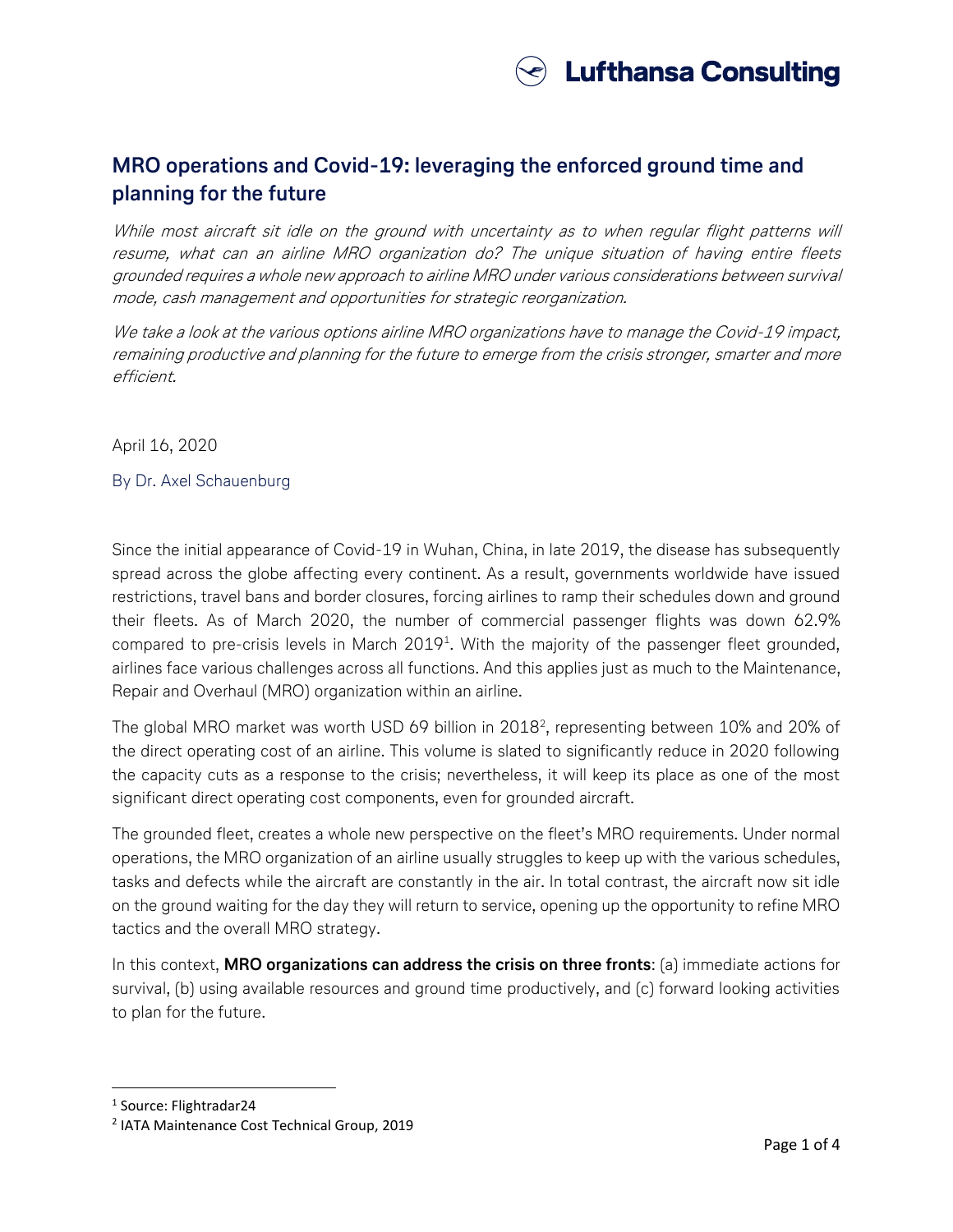

## **Immediate response: shift to survival mode**

Airlines move to survival mode by firstly halting the drain of cash. "Maintaining liquidity is the major priority, which requires a switch from the classical EBIT-focused steering to a cashflow-focused steering as soon as possible", recommends Lufthansa Consulting's Associate Partner Christine Weigner. This would typically take the form of delaying non-mandatory tasks and checks, reducing discretionary spend, closing infrastructure and managing payments to suppliers (and from clients) to protect cashflows.

## **Using available resources and ground time productively**

In an ideal world, the MRO organization would wish to have all aircraft C-checks completed in order to have a fully available fleet as the crisis starts to gradually lift, allowing the airline to flexibly allocate the aircraft to the restarted and expanding schedules. However, in order to maintain liquidity and control costs – and given that some aircraft may still have time left to the next C-check – a more comprehensive analysis is needed across the supply chain. From a tactical perspective and provided that technical staff is available, an MRO organization could still conduct several tasks to maintain productivity and efficiency.

Every airline must, at the very least, manage the **minimum inspections** for their fleet, which can typically be conducted by line maintenance. These include:

- **Storage periodic ground checks** based on weekly intervals for visual checks to yearly intervals for generator (IDG) corrosion check
- **Engine preservation** to protect the engines against corrosion, liquids and debris

Beyond that, an MRO organization could leverage existing staff to carry out a range of further activities. Some of these are activities that are often neglected or difficult to devote sufficient time to during regular busy operations, while others offer the opportunity to introduce greater efficiency or lower cost into existing processes.

- Rectify **deferred defects** on the fleet, which under normal operations is challenging
- Revisit **service bulletin (SB) campaigns**, as some may feature a different business case when the fleet is grounded and staggering and/or seed units are no longer required, allowing for improved component reliability going forward
- Establish **task/job cards** for new non-routine tasks, such as storage and/or preservation activities or customize task cards for existing routine maintenance. Customized task-cards enable a more efficient ramp-up back to normal operations and allow for updates according to the Aircraft Maintenance Manual (AMM)
- Revisit the **C-check schedule**. In the case of an internal organization, there are likely to be opportunities to reduce shifts and staffing levels, with hangar times adjusted accordingly. In case of external contracts, the company can use the circumstances to renegotiate supplier contracts and realize discounts
- Execute **IT projects** which require server downtime and involve data migration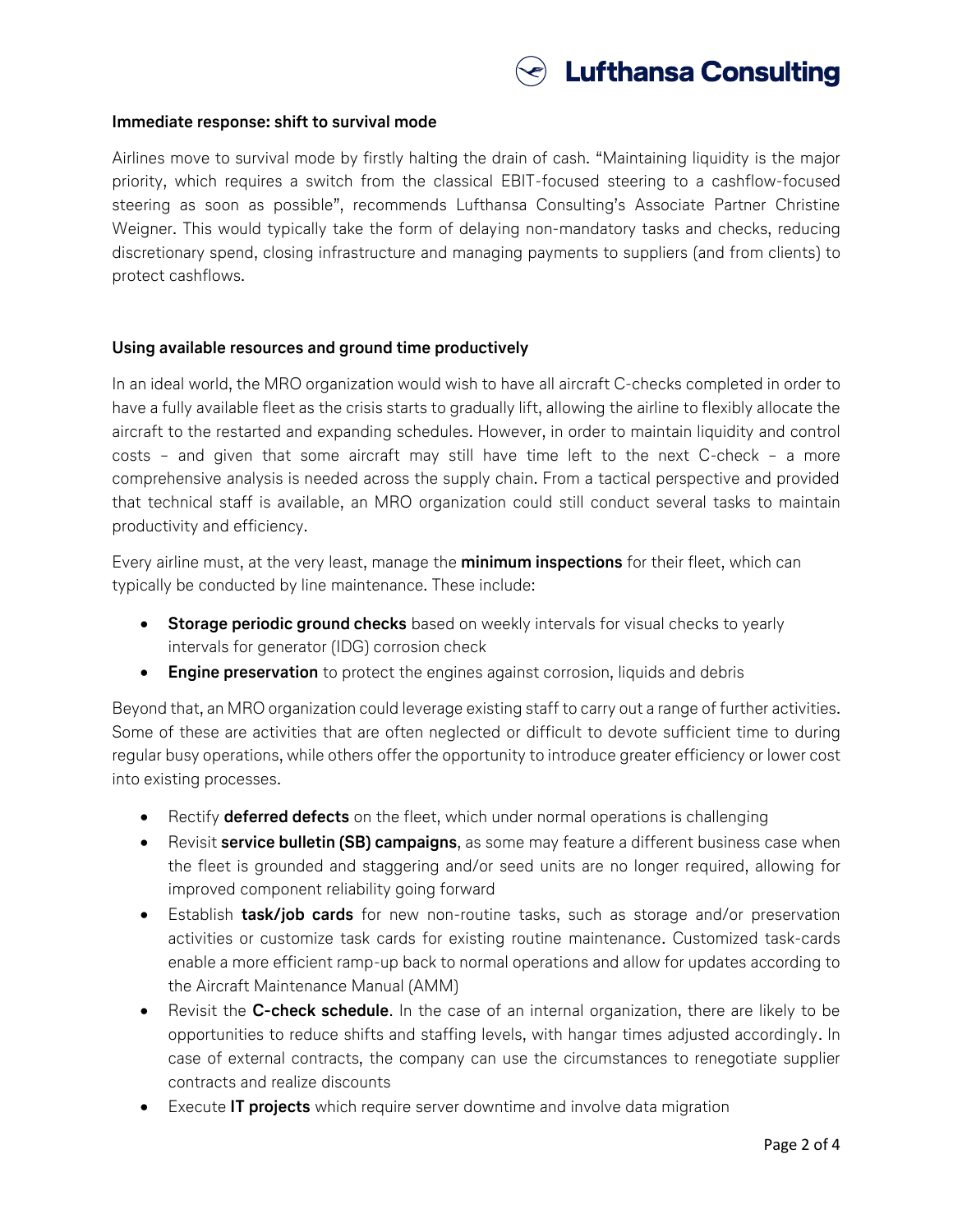

- Revisit **inventory management**:
	- o Conduct **periodic inventory listings**, with the advantage of significantly fewer material rotations
	- o Identify **surplus material**, for example that which is not used at least annually, and move it to a surplus locator/position. Depending on the extent of urgency to release cash, a careful consideration of the timing for sale needs to evaluate a possible book loss against the potential for recovery of market values. This may not be the case for certain fleets due to mass retirements, such as the B767 and B757. Previous Lufthansa Consulting analyses have identified that in average 15-25% of the owned material can be considered as surplus and can be disposed from the balance sheet
	- o Opportunistically adjust **material availability** and associated **service levels.** Provided cash can be spent, revisit the inventory levels and adjust stock holdings to make use of a plunge in fair market value due to lower material demand and/or returned surplus. Similar to the sale of surplus material, the purchase of additional stock requires consideration of the future price development of components. As an alternative, however not ideal practice, the cannibalization of an airline's own fleet can satisfy short-term material demands to avoid cash-out.



## **Looking ahead: planning for the future**

The fleet grounding also allows pause to take a more strategic view of an airline's MRO organization. It could be an opportunity to implement fundamental change and transformation, which in daily business was never a priority. With due consideration to the associated expenses, an MRO organization could consider: